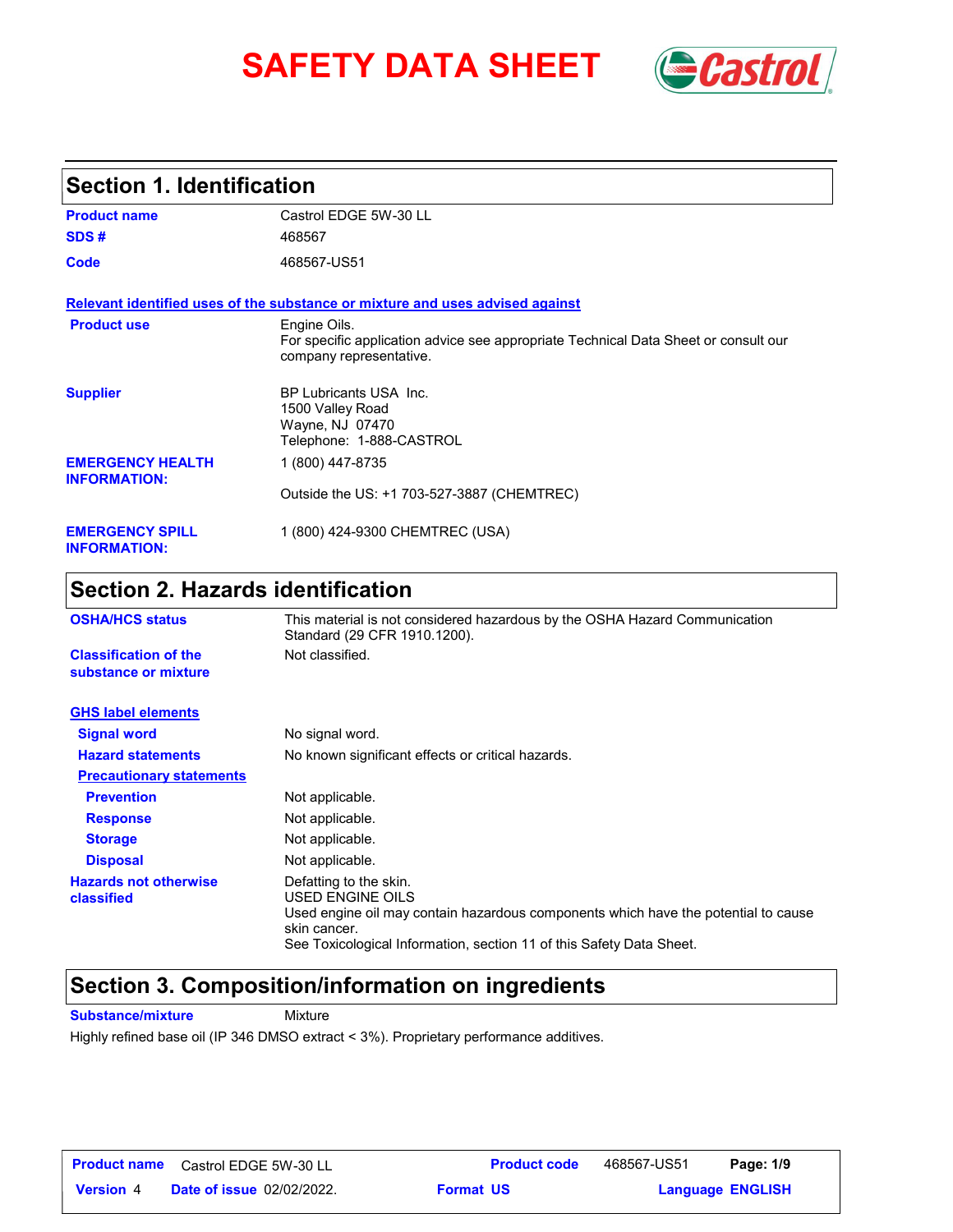## **Section 3. Composition/information on ingredients**

| <b>Ingredient name</b>                                                                                                                        | <b>CAS number</b>                                                       | $\frac{9}{6}$                |
|-----------------------------------------------------------------------------------------------------------------------------------------------|-------------------------------------------------------------------------|------------------------------|
| Distillates (petroleum), hydrotreated heavy paraffinic<br>Distillates (petroleum), hydrotreated heavy paraffinic<br>Base oil - highly refined | 64742-54-7<br>64742-54-7<br>Varies - See Key to<br><b>abbreviations</b> | ≥25 - ≤50<br>≥25 - ≤50<br>≤5 |
| Phenol, dodecyl-, branched                                                                                                                    | 74499-35-7 /<br>121158-58-5                                             | ≤0.3                         |

Any concentration shown as a range is to protect confidentiality or is due to batch variation.

**There are no additional ingredients present which, within the current knowledge of the supplier and in the concentrations applicable, are classified as hazardous to health and hence require reporting in this section.**

**Occupational exposure limits, if available, are listed in Section 8.**

## **Section 4. First aid measures**

#### **Description of necessary first aid measures**

| Eye contact                       | In case of contact, immediately flush eyes with plenty of water for at least 15 minutes.<br>Eyelids should be held away from the eyeball to ensure thorough rinsing. Check for and<br>remove any contact lenses. Get medical attention. |
|-----------------------------------|-----------------------------------------------------------------------------------------------------------------------------------------------------------------------------------------------------------------------------------------|
| <b>Skin contact</b>               | Wash skin thoroughly with soap and water or use recognized skin cleanser. Remove<br>contaminated clothing and shoes. Wash clothing before reuse. Clean shoes thoroughly<br>before reuse. Get medical attention if symptoms occur.       |
| <b>Inhalation</b>                 | If inhaled, remove to fresh air. Get medical attention if symptoms occur.                                                                                                                                                               |
| <b>Ingestion</b>                  | Do not induce vomiting unless directed to do so by medical personnel. Get medical<br>attention if symptoms occur.                                                                                                                       |
| <b>Protection of first-aiders</b> | No action shall be taken involving any personal risk or without suitable training.                                                                                                                                                      |

#### **Most important symptoms/effects, acute and delayed**

**See Section 11 for more detailed information on health effects and symptoms.**

#### **Indication of immediate medical attention and special treatment needed, if necessary**

| <b>Notes to physician</b>  | Treatment should in general be symptomatic and directed to relieving any effects. |
|----------------------------|-----------------------------------------------------------------------------------|
| <b>Specific treatments</b> | No specific treatment.                                                            |

### **Section 5. Fire-fighting measures**

| <b>Extinguishing media</b>                               |                                                                                                                                                                                                |
|----------------------------------------------------------|------------------------------------------------------------------------------------------------------------------------------------------------------------------------------------------------|
| <b>Suitable extinguishing</b><br>media                   | In case of fire, use foam, dry chemical or carbon dioxide extinguisher or spray.                                                                                                               |
| Unsuitable extinguishing<br>media                        | Do not use water jet.                                                                                                                                                                          |
| <b>Specific hazards arising</b><br>from the chemical     | In a fire or if heated, a pressure increase will occur and the container may burst.                                                                                                            |
| <b>Hazardous combustion</b><br>products                  | Combustion products may include the following:<br>carbon oxides $(CO, CO2)$ (carbon monoxide, carbon dioxide)                                                                                  |
| <b>Special protective actions</b><br>for fire-fighters   | No action shall be taken involving any personal risk or without suitable training. Promptly<br>isolate the scene by removing all persons from the vicinity of the incident if there is a fire. |
| <b>Special protective</b><br>equipment for fire-fighters | Fire-fighters should wear positive pressure self-contained breathing apparatus (SCBA)<br>and full turnout gear.                                                                                |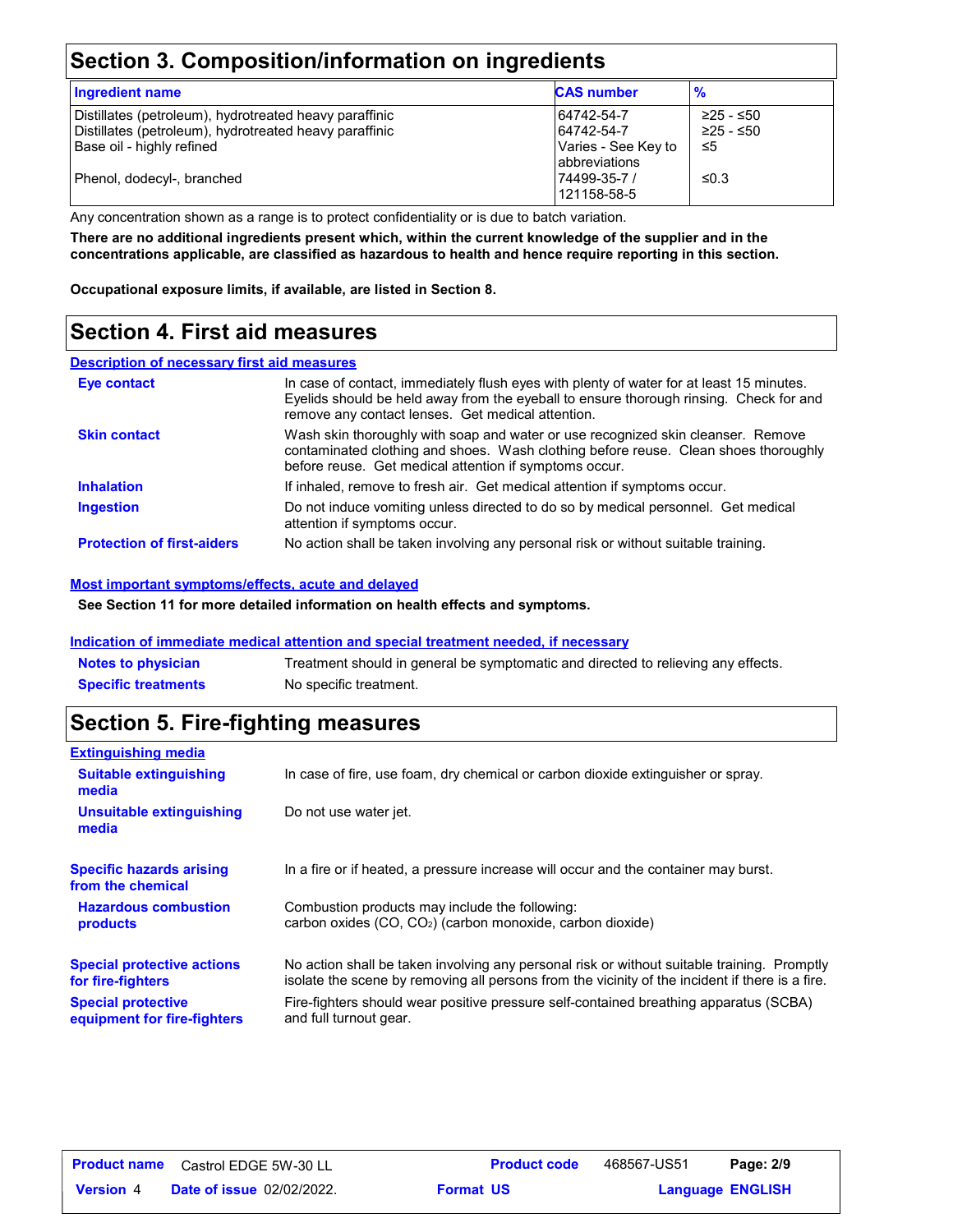## **Section 6. Accidental release measures**

|                                                              | <b>Personal precautions, protective equipment and emergency procedures</b>                                                                                                                                                                                                                                                                                                                         |
|--------------------------------------------------------------|----------------------------------------------------------------------------------------------------------------------------------------------------------------------------------------------------------------------------------------------------------------------------------------------------------------------------------------------------------------------------------------------------|
| For non-emergency<br>personnel                               | No action shall be taken involving any personal risk or without suitable training.<br>Evacuate surrounding areas. Keep unnecessary and unprotected personnel from<br>entering. Do not touch or walk through spilled material. Put on appropriate personal<br>protective equipment. Floors may be slippery; use care to avoid falling.                                                              |
| For emergency responders                                     | If specialized clothing is required to deal with the spillage, take note of any information in<br>Section 8 on suitable and unsuitable materials. See also the information in "For non-<br>emergency personnel".                                                                                                                                                                                   |
| <b>Environmental precautions</b>                             | Avoid dispersal of spilled material and runoff and contact with soil, waterways, drains<br>and sewers. Inform the relevant authorities if the product has caused environmental<br>pollution (sewers, waterways, soil or air).                                                                                                                                                                      |
| <b>Methods and materials for containment and cleaning up</b> |                                                                                                                                                                                                                                                                                                                                                                                                    |
| <b>Small spill</b>                                           | Stop leak if without risk. Move containers from spill area. Absorb with an inert material<br>and place in an appropriate waste disposal container. Dispose of via a licensed waste<br>disposal contractor.                                                                                                                                                                                         |
| Large spill                                                  | Stop leak if without risk. Move containers from spill area. Prevent entry into sewers,<br>water courses, basements or confined areas. Contain and collect spillage with non-<br>combustible, absorbent material e.g. sand, earth, vermiculite or diatomaceous earth and<br>place in container for disposal according to local regulations. Dispose of via a licensed<br>waste disposal contractor. |

## **Section 7. Handling and storage**

| <b>Precautions for safe handling</b>                                             |                                                                                                                                                                                                                                                                                                                                                                                                                                                                                                                                                                                               |
|----------------------------------------------------------------------------------|-----------------------------------------------------------------------------------------------------------------------------------------------------------------------------------------------------------------------------------------------------------------------------------------------------------------------------------------------------------------------------------------------------------------------------------------------------------------------------------------------------------------------------------------------------------------------------------------------|
| <b>Protective measures</b>                                                       | Put on appropriate personal protective equipment (see Section 8).                                                                                                                                                                                                                                                                                                                                                                                                                                                                                                                             |
| <b>Advice on general</b><br>occupational hygiene                                 | Eating, drinking and smoking should be prohibited in areas where this material is<br>handled, stored and processed. Wash thoroughly after handling. Remove contaminated<br>clothing and protective equipment before entering eating areas. See also Section 8 for<br>additional information on hygiene measures.                                                                                                                                                                                                                                                                              |
| <b>Conditions for safe storage,</b><br>including any<br><b>incompatibilities</b> | Store in accordance with local regulations. Store in original container protected from<br>direct sunlight in a dry, cool and well-ventilated area, away from incompatible materials<br>(see Section 10) and food and drink. Keep container tightly closed and sealed until<br>ready for use. Store and use only in equipment/containers designed for use with this<br>product. Containers that have been opened must be carefully resealed and kept upright<br>to prevent leakage. Do not store in unlabeled containers. Use appropriate containment<br>to avoid environmental contamination. |
| <b>Not suitable</b>                                                              | Prolonged exposure to elevated temperature                                                                                                                                                                                                                                                                                                                                                                                                                                                                                                                                                    |

## **Section 8. Exposure controls/personal protection**

#### **Control parameters**

#### **Occupational exposure limits**

| <b>Ingredient name</b>                                 | <b>Exposure limits</b>                                                                                                                                                                                                        |
|--------------------------------------------------------|-------------------------------------------------------------------------------------------------------------------------------------------------------------------------------------------------------------------------------|
| Distillates (petroleum), hydrotreated heavy paraffinic | <b>ACGIH TLV (United States).</b><br>TWA: 5 mg/m <sup>3</sup> 8 hours. Issued/Revised:<br>11/2009 Form: Inhalable fraction<br><b>OSHA PEL (United States).</b><br>TWA: 5 mg/m <sup>3</sup> 8 hours. Issued/Revised:<br>6/1993 |
| Distillates (petroleum), hydrotreated heavy paraffinic | <b>ACGIH TLV (United States).</b><br>TWA: 5 mg/m <sup>3</sup> 8 hours. Issued/Revised:<br>11/2009 Form: Inhalable fraction<br><b>OSHA PEL (United States).</b><br>TWA: 5 mg/m <sup>3</sup> 8 hours. Issued/Revised:<br>6/1993 |
| <b>Product name</b><br>Castrol EDGE 5W-30 LL           | <b>Product code</b><br>468567-US51<br>Page: 3/9                                                                                                                                                                               |
| <b>Version 4</b><br><b>Date of issue 02/02/2022.</b>   | <b>Format US</b><br><b>Language ENGLISH</b>                                                                                                                                                                                   |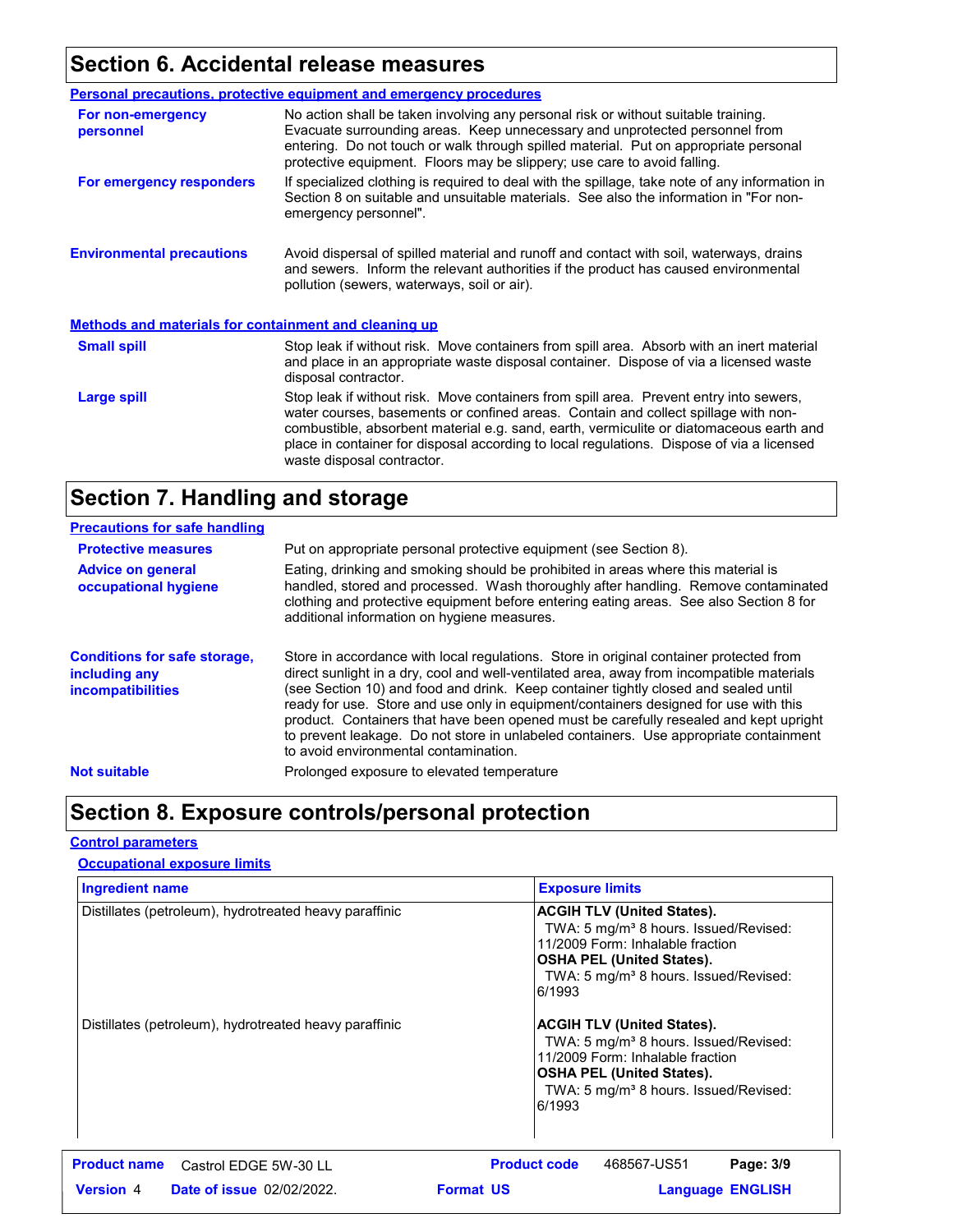| Section 8. Exposure controls/personal protection |                                                                                                                                                                                                                               |  |
|--------------------------------------------------|-------------------------------------------------------------------------------------------------------------------------------------------------------------------------------------------------------------------------------|--|
| Base oil - highly refined                        | <b>ACGIH TLV (United States).</b><br>TWA: 5 mg/m <sup>3</sup> 8 hours. Issued/Revised:<br>11/2009 Form: Inhalable fraction<br><b>OSHA PEL (United States).</b><br>TWA: 5 mg/m <sup>3</sup> 8 hours. Issued/Revised:<br>6/1993 |  |
| Phenol, dodecyl-, branched                       | None.                                                                                                                                                                                                                         |  |

While specific OELs for certain components may be shown in this section, other components may be present in any mist, vapor or dust produced. Therefore, the specific OELs may not be applicable to the product as a whole and are provided for guidance only.

| <b>Appropriate engineering</b><br><b>controls</b> | All activities involving chemicals should be assessed for their risks to health, to ensure<br>exposures are adequately controlled. Personal protective equipment should only be<br>considered after other forms of control measures (e.g. engineering controls) have been<br>suitably evaluated. Personal protective equipment should conform to appropriate<br>standards, be suitable for use, be kept in good condition and properly maintained.<br>Your supplier of personal protective equipment should be consulted for advice on<br>selection and appropriate standards. For further information contact your national<br>organisation for standards.<br>Provide exhaust ventilation or other engineering controls to keep the relevant airborne<br>concentrations below their respective occupational exposure limits.<br>The final choice of protective equipment will depend upon a risk assessment. It is<br>important to ensure that all items of personal protective equipment are compatible. |
|---------------------------------------------------|------------------------------------------------------------------------------------------------------------------------------------------------------------------------------------------------------------------------------------------------------------------------------------------------------------------------------------------------------------------------------------------------------------------------------------------------------------------------------------------------------------------------------------------------------------------------------------------------------------------------------------------------------------------------------------------------------------------------------------------------------------------------------------------------------------------------------------------------------------------------------------------------------------------------------------------------------------------------------------------------------------|
| <b>Environmental exposure</b><br>controls         | Emissions from ventilation or work process equipment should be checked to ensure they<br>comply with the requirements of environmental protection legislation. In some cases,<br>fume scrubbers, filters or engineering modifications to the process equipment will be<br>necessary to reduce emissions to acceptable levels.                                                                                                                                                                                                                                                                                                                                                                                                                                                                                                                                                                                                                                                                              |
| <b>Individual protection measures</b>             |                                                                                                                                                                                                                                                                                                                                                                                                                                                                                                                                                                                                                                                                                                                                                                                                                                                                                                                                                                                                            |
| <b>Hygiene measures</b>                           | Wash hands, forearms and face thoroughly after handling chemical products, before<br>eating, smoking and using the lavatory and at the end of the working period.<br>Appropriate techniques should be used to remove potentially contaminated clothing.<br>Wash contaminated clothing before reusing. Ensure that eyewash stations and safety<br>showers are close to the workstation location.                                                                                                                                                                                                                                                                                                                                                                                                                                                                                                                                                                                                            |
| <b>Eye/face protection</b>                        | Safety glasses with side shields.                                                                                                                                                                                                                                                                                                                                                                                                                                                                                                                                                                                                                                                                                                                                                                                                                                                                                                                                                                          |
| <b>Skin protection</b>                            |                                                                                                                                                                                                                                                                                                                                                                                                                                                                                                                                                                                                                                                                                                                                                                                                                                                                                                                                                                                                            |
| <b>Hand protection</b>                            | Wear protective gloves if prolonged or repeated contact is likely. Wear chemical<br>resistant gloves. Recommended: Nitrile gloves. The correct choice of protective gloves<br>depends upon the chemicals being handled, the conditions of work and use, and the<br>condition of the gloves (even the best chemically resistant glove will break down after<br>repeated chemical exposures). Most gloves provide only a short time of protection<br>before they must be discarded and replaced. Because specific work environments and<br>material handling practices vary, safety procedures should be developed for each<br>intended application. Gloves should therefore be chosen in consultation with the supplier/<br>manufacturer and with a full assessment of the working conditions.                                                                                                                                                                                                              |
| <b>Body protection</b>                            | Use of protective clothing is good industrial practice.<br>Personal protective equipment for the body should be selected based on the task being<br>performed and the risks involved and should be approved by a specialist before handling<br>this product.<br>Cotton or polyester/cotton overalls will only provide protection against light superficial<br>contamination that will not soak through to the skin. Overalls should be laundered on a<br>regular basis. When the risk of skin exposure is high (e.g. when cleaning up spillages or<br>if there is a risk of splashing) then chemical resistant aprons and/or impervious chemical<br>suits and boots will be required.                                                                                                                                                                                                                                                                                                                      |
| <b>Other skin protection</b>                      | Appropriate footwear and any additional skin protection measures should be selected<br>based on the task being performed and the risks involved and should be approved by a<br>specialist before handling this product.                                                                                                                                                                                                                                                                                                                                                                                                                                                                                                                                                                                                                                                                                                                                                                                    |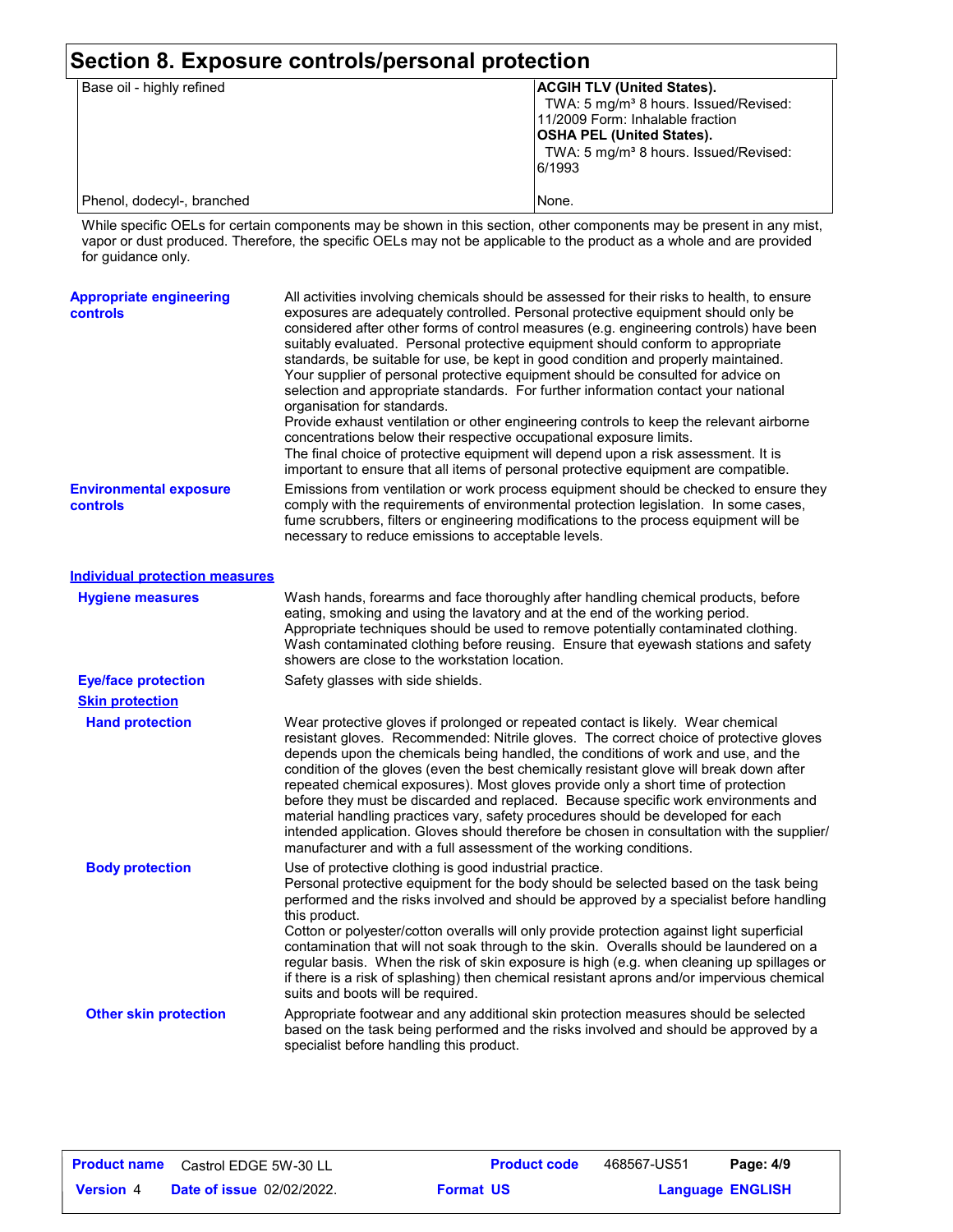### **Section 8. Exposure controls/personal protection**

**Respiratory protection**

In case of insufficient ventilation, wear suitable respiratory equipment. The correct choice of respiratory protection depends upon the chemicals being handled, the conditions of work and use, and the condition of the respiratory equipment. Safety procedures should be developed for each intended application. Respiratory protection equipment should therefore be chosen in consultation with the supplier/manufacturer and with a full assessment of the working conditions.

## **Section 9. Physical and chemical properties**

The conditions of measurement of all properties are at standard temperature and pressure unless otherwise indicated.

| <b>Appearance</b>                                                 |                                           |                                              |                        |
|-------------------------------------------------------------------|-------------------------------------------|----------------------------------------------|------------------------|
| <b>Physical state</b>                                             | Liquid.                                   |                                              |                        |
| <b>Color</b>                                                      | Brown.                                    |                                              |                        |
| <b>Odor</b>                                                       | Not available.                            |                                              |                        |
| <b>Odor threshold</b>                                             | Not available.                            |                                              |                        |
| pH                                                                | Not applicable.                           |                                              |                        |
| <b>Melting point/freezing point</b>                               | Not available.                            |                                              |                        |
| <b>Boiling point, initial boiling</b><br>point, and boiling range | Not available.                            |                                              |                        |
| <b>Flash point</b><br><b>Pour point</b>                           | -39 $^{\circ}$ C                          | Closed cup: >180°C (>356°F) [Pensky-Martens] |                        |
| <b>Evaporation rate</b>                                           | Not available.                            |                                              |                        |
| <b>Flammability</b>                                               | Not applicable. Based on - Physical state |                                              |                        |
| Lower and upper explosion<br>limit/flammability limit             | Not available.                            |                                              |                        |
| <b>Vapor pressure</b>                                             |                                           | Vapor Pressure at 20°C                       | Vapor pressure at 50°C |
|                                                                   |                                           |                                              |                        |

|                                                   | <b>Ingredient name</b>                                                                                                                         | $mm$ Hq | kPa     | <b>Method</b>      | mm<br>Hg | kPa | <b>Method</b> |
|---------------------------------------------------|------------------------------------------------------------------------------------------------------------------------------------------------|---------|---------|--------------------|----------|-----|---------------|
|                                                   | Distillates (petroleum),<br>hydrotreated heavy<br>paraffinic                                                                                   | < 0.08  | < 0.011 | <b>ASTM D 5191</b> |          |     |               |
|                                                   | Distillates (petroleum),<br>hydrotreated heavy<br>paraffinic                                                                                   | < 0.08  | < 0.011 | <b>ASTM D 5191</b> |          |     |               |
| <b>Relative vapor density</b>                     | Not available.                                                                                                                                 |         |         |                    |          |     |               |
| <b>Density</b>                                    | $\leq$ 1000 kg/m <sup>3</sup> (<1 g/cm <sup>3</sup> ) at 15 <sup>°</sup> C                                                                     |         |         |                    |          |     |               |
| <b>Solubility</b>                                 | insoluble in water.                                                                                                                            |         |         |                    |          |     |               |
| <b>Partition coefficient: n-</b><br>octanol/water | Mot applicable.                                                                                                                                |         |         |                    |          |     |               |
| <b>Auto-ignition temperature</b>                  | Not available.                                                                                                                                 |         |         |                    |          |     |               |
| <b>Decomposition temperature</b>                  | Not available.                                                                                                                                 |         |         |                    |          |     |               |
| <b>Viscosity</b>                                  | Kinematic: 62 to 70 mm <sup>2</sup> /s (62 to 70 cSt) at 40 $^{\circ}$ C<br>Kinematic: 11 to 12.4 mm <sup>2</sup> /s (11 to 12.4 cSt) at 100°C |         |         |                    |          |     |               |
| <b>Particle characteristics</b>                   |                                                                                                                                                |         |         |                    |          |     |               |

**Median particle size Mot applicable.** 

### **Section 10. Stability and reactivity**

| <b>Reactivity</b>                            | No specific test data available for this product. Refer to Conditions to avoid and<br>Incompatible materials for additional information.                                |
|----------------------------------------------|-------------------------------------------------------------------------------------------------------------------------------------------------------------------------|
| <b>Chemical stability</b>                    | The product is stable.                                                                                                                                                  |
| <b>Possibility of hazardous</b><br>reactions | Under normal conditions of storage and use, hazardous reactions will not occur.<br>Under normal conditions of storage and use, hazardous polymerization will not occur. |

| Product name     | Castrol EDGE 5W-30 LL            | <b>Product code</b> | 468567-US51 | Page: 5/9               |
|------------------|----------------------------------|---------------------|-------------|-------------------------|
| <b>Version</b> 4 | <b>Date of issue 02/02/2022.</b> | <b>Format US</b>    |             | <b>Language ENGLISH</b> |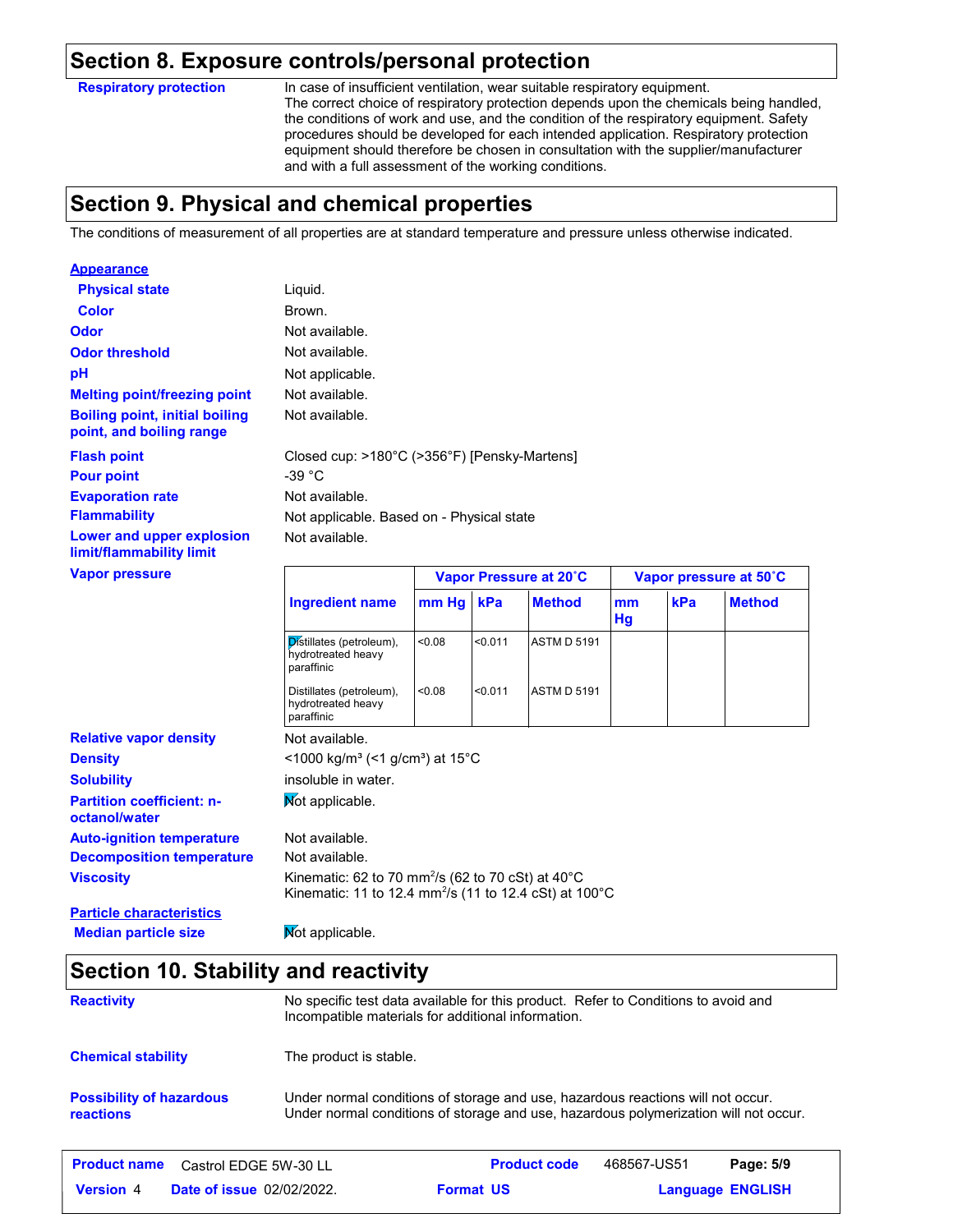## **Section 10. Stability and reactivity**

| <b>Conditions to avoid</b>                        | Avoid all possible sources of ignition (spark or flame).                                                |
|---------------------------------------------------|---------------------------------------------------------------------------------------------------------|
| <b>Incompatible materials</b>                     | Reactive or incompatible with the following materials: oxidizing materials.                             |
| <b>Hazardous decomposition</b><br><b>products</b> | Under normal conditions of storage and use, hazardous decomposition products should<br>not be produced. |

## **Section 11. Toxicological information**

#### **Information on toxicological effects**

| <b>Aspiration hazard</b> |
|--------------------------|
|--------------------------|

| <b>Name</b>                                                                         |                                                                                                                                                                                                                                   | <b>Result</b>                                                                                                                                                          |  |
|-------------------------------------------------------------------------------------|-----------------------------------------------------------------------------------------------------------------------------------------------------------------------------------------------------------------------------------|------------------------------------------------------------------------------------------------------------------------------------------------------------------------|--|
| Distillates (petroleum), hydrotreated heavy paraffinic<br>Base oil - highly refined |                                                                                                                                                                                                                                   | <b>ASPIRATION HAZARD - Category 1</b><br><b>ASPIRATION HAZARD - Category 1</b>                                                                                         |  |
| <b>Information on the likely</b><br>routes of exposure                              | Routes of entry anticipated: Dermal, Inhalation.                                                                                                                                                                                  |                                                                                                                                                                        |  |
| <b>Potential acute health effects</b>                                               |                                                                                                                                                                                                                                   |                                                                                                                                                                        |  |
| <b>Eye contact</b>                                                                  | No known significant effects or critical hazards.                                                                                                                                                                                 |                                                                                                                                                                        |  |
| <b>Skin contact</b>                                                                 | No known significant effects or critical hazards.                                                                                                                                                                                 |                                                                                                                                                                        |  |
| <b>Inhalation</b>                                                                   | pressure.                                                                                                                                                                                                                         | Vapor inhalation under ambient conditions is not normally a problem due to low vapor                                                                                   |  |
| <b>Ingestion</b>                                                                    | No known significant effects or critical hazards.                                                                                                                                                                                 |                                                                                                                                                                        |  |
|                                                                                     | <b>Symptoms related to the physical, chemical and toxicological characteristics</b>                                                                                                                                               |                                                                                                                                                                        |  |
| <b>Eye contact</b>                                                                  | No specific data.                                                                                                                                                                                                                 |                                                                                                                                                                        |  |
| <b>Skin contact</b>                                                                 | Adverse symptoms may include the following:<br>irritation<br>dryness<br>cracking                                                                                                                                                  |                                                                                                                                                                        |  |
| <b>Inhalation</b>                                                                   | No specific data.                                                                                                                                                                                                                 |                                                                                                                                                                        |  |
| <b>Ingestion</b>                                                                    | No specific data.                                                                                                                                                                                                                 |                                                                                                                                                                        |  |
|                                                                                     | Delayed and immediate effects and also chronic effects from short and long term exposure                                                                                                                                          |                                                                                                                                                                        |  |
|                                                                                     |                                                                                                                                                                                                                                   |                                                                                                                                                                        |  |
| <b>Short term exposure</b>                                                          |                                                                                                                                                                                                                                   |                                                                                                                                                                        |  |
| <b>Potential immediate</b><br>effects                                               | Not available.                                                                                                                                                                                                                    |                                                                                                                                                                        |  |
| <b>Potential delayed effects</b>                                                    | Not available.                                                                                                                                                                                                                    |                                                                                                                                                                        |  |
| Long term exposure                                                                  |                                                                                                                                                                                                                                   |                                                                                                                                                                        |  |
| <b>Potential immediate</b><br>effects                                               | Not available.                                                                                                                                                                                                                    |                                                                                                                                                                        |  |
| <b>Potential delayed effects</b>                                                    | Not available.                                                                                                                                                                                                                    |                                                                                                                                                                        |  |
| <b>Potential chronic health effects</b>                                             |                                                                                                                                                                                                                                   |                                                                                                                                                                        |  |
| <b>General</b>                                                                      | USED ENGINE OILS<br>Combustion products resulting from the operation of internal combustion engines<br>contaminate engine oils during use. Used engine oil may contain hazardous<br>high standard of personal hygiene maintained. | components which have the potential to cause skin cancer. Frequent or prolonged<br>contact with all types and makes of used engine oil must therefore be avoided and a |  |
| <b>Carcinogenicity</b>                                                              | No known significant effects or critical hazards.                                                                                                                                                                                 |                                                                                                                                                                        |  |
| <b>Mutagenicity</b>                                                                 | No known significant effects or critical hazards.                                                                                                                                                                                 |                                                                                                                                                                        |  |
| <b>Teratogenicity</b>                                                               | No known significant effects or critical hazards.                                                                                                                                                                                 |                                                                                                                                                                        |  |
| <b>Developmental effects</b>                                                        | No known significant effects or critical hazards.                                                                                                                                                                                 |                                                                                                                                                                        |  |

|                  | <b>Product name</b> Castrol EDGE 5W-30 LL |                  | <b>Product code</b> | 468567-US51             | Page: 6/9 |  |
|------------------|-------------------------------------------|------------------|---------------------|-------------------------|-----------|--|
| <b>Version 4</b> | <b>Date of issue 02/02/2022.</b>          | <b>Format US</b> |                     | <b>Language ENGLISH</b> |           |  |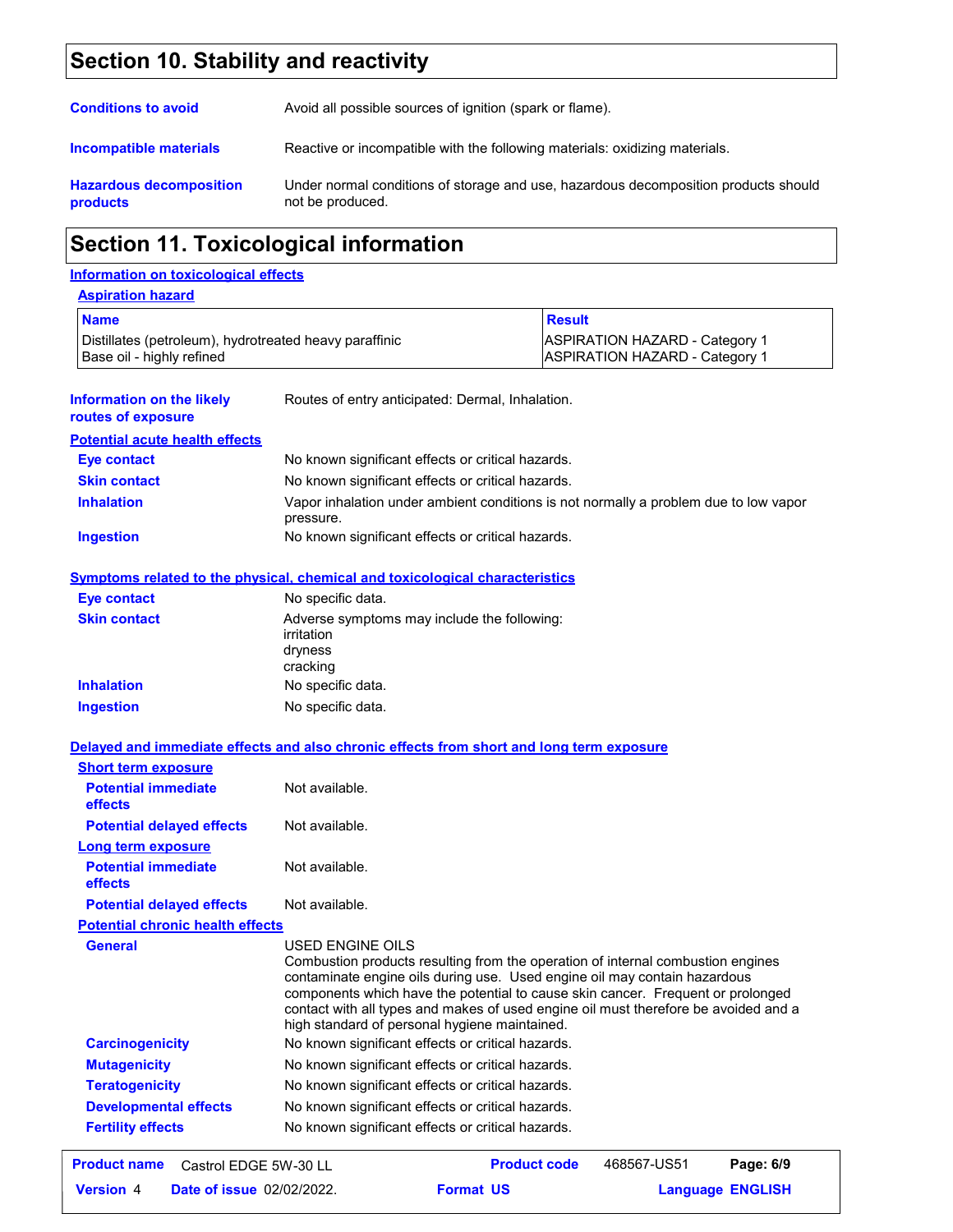## **Section 11. Toxicological information**

**Numerical measures of toxicity**

**Acute toxicity estimates**

Not available.

## **Section 12. Ecological information**

#### **Toxicity**

No testing has been performed by the manufacturer.

#### **Persistence and degradability**

Expected to be biodegradable.

#### **Bioaccumulative potential**

This product is not expected to bioaccumulate through food chains in the environment.

| <b>Mobility in soil</b>                                 |                                                                                                                           |
|---------------------------------------------------------|---------------------------------------------------------------------------------------------------------------------------|
| <b>Soil/water partition</b><br><b>coefficient (Koc)</b> | Not available.                                                                                                            |
| <b>Mobility</b>                                         | Spillages may penetrate the soil causing ground water contamination.                                                      |
| <b>Other adverse effects</b>                            | No known significant effects or critical hazards.                                                                         |
| <b>Other ecological information</b>                     | Spills may form a film on water surfaces causing physical damage to organisms. Oxygen<br>transfer could also be impaired. |

### **Section 13. Disposal considerations**

The generation of waste should be avoided or minimized wherever possible. Significant quantities of waste product residues should not be disposed of via the foul sewer but processed in a suitable effluent treatment plant. Dispose of surplus and non-recyclable products via a licensed waste disposal contractor. Disposal of this product, solutions and any by-products should at all times comply with the requirements of environmental protection and waste disposal legislation and any regional local authority requirements. Waste packaging should be recycled. Incineration or landfill should only be considered when recycling is not feasible. This material and its container must be disposed of in a safe way. Empty containers or liners may retain some product residues. Avoid dispersal of spilled material and runoff and contact with soil, waterways, drains and sewers. **Disposal methods**

## **Section 14. Transport information**

| <b>DOT Classification</b> | <b>TDG Classification</b> | <b>IMDG</b>              | <b>IATA</b>                  |
|---------------------------|---------------------------|--------------------------|------------------------------|
| Not regulated.            | Not regulated.            | Not regulated.           | Not regulated.               |
|                           |                           | ٠                        | $\overline{\phantom{0}}$     |
|                           |                           | $\overline{\phantom{0}}$ | $\overline{\phantom{0}}$     |
|                           |                           |                          | $\qquad \qquad \blacksquare$ |
| No.                       | No.                       | No.                      | No.                          |
|                           |                           |                          |                              |

**Date of issue** 02/02/2022. **Version** 4 **Format Language Product name** Castrol EDGE 5W-30 LL **Product code** 468567-US51 **Page: 7/9 Language ENGLISH** 468567-US51 Page: 7/9 **Format US**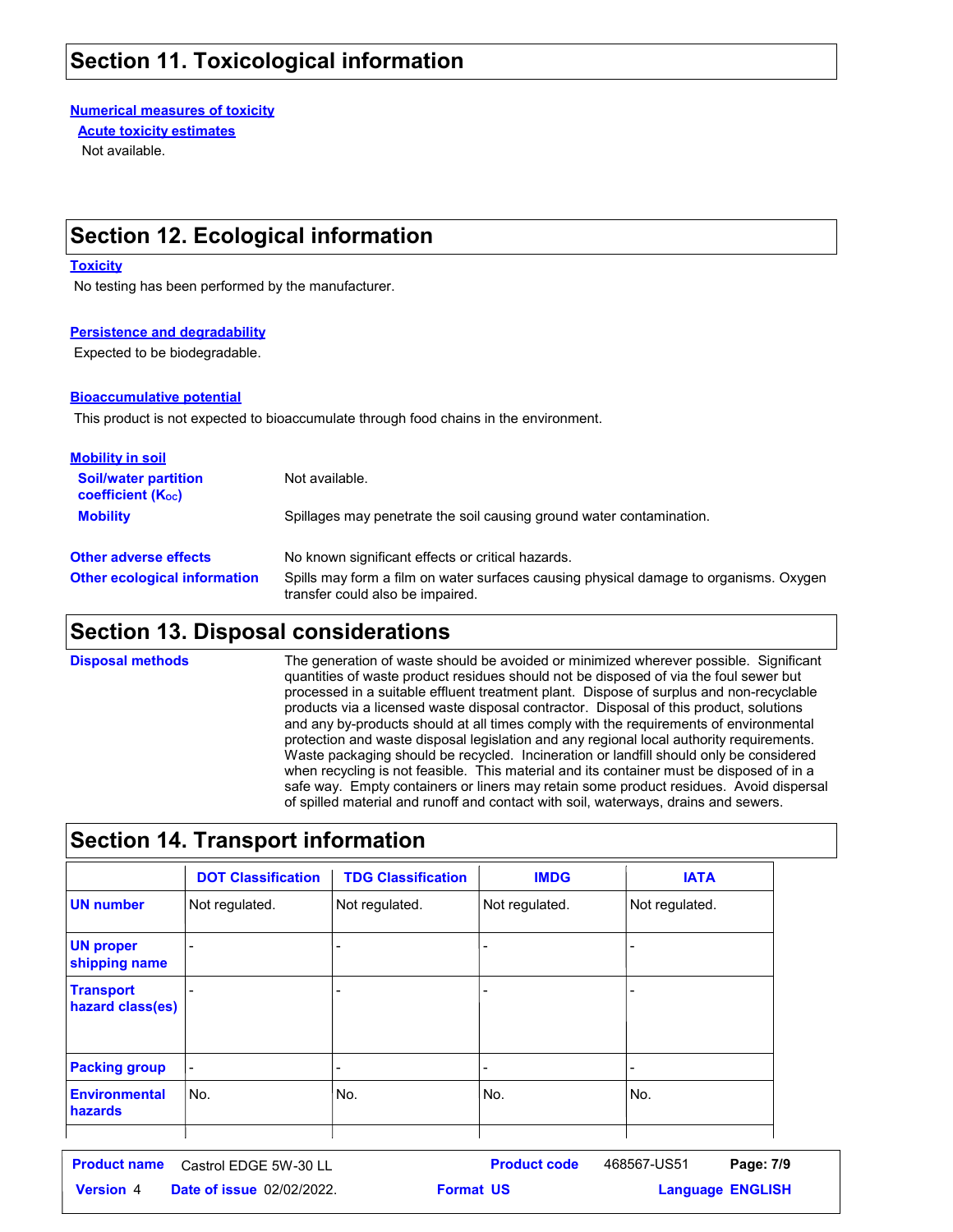|                                         | <b>Section 14. Transport information</b> |  |  |
|-----------------------------------------|------------------------------------------|--|--|
| <b>Additional</b><br><b>information</b> |                                          |  |  |

**Special precautions for user** Not available.

**Transport in bulk according to IMO instruments** Not available.

## **Section 15. Regulatory information**

#### **U.S. Federal regulations**

**United States inventory** All components are active or exempted.

**SARA 302/304 (TSCA 8b)**

#### **Composition/information on ingredients**

No products were found.

#### **SARA 311/312**

| <b>Classification</b>                        | Not applicable.                                                                              |
|----------------------------------------------|----------------------------------------------------------------------------------------------|
| <b>SARA 313</b><br><b>Form R - Reporting</b> | This product does not contain any hazardous ingredients at or above regulated                |
| <b>requirements</b>                          | thresholds.                                                                                  |
| <b>Supplier notification</b>                 | This product does not contain any hazardous ingredients at or above regulated<br>thresholds. |
| <b>State regulations</b>                     |                                                                                              |
| <b>Massachusetts</b>                         | The following components are listed: OIL MIST, MINERAL; OIL MIST, MINERAL                    |
| <b>New Jersey</b>                            | None of the components are listed.                                                           |
| <b>Pennsylvania</b>                          | None of the components are listed.                                                           |

#### **California Prop. 65**

WARNING: This product can expose you to chemicals including Benzene, which is known to the State of California to cause cancer and birth defects or other reproductive harm. This product can expose you to chemicals including Ethylbenzene and Naphthalene, which are known to the State of California to cause cancer, and Methanol and Toluene, which are known to the State of California to cause birth defects or other reproductive harm. For more information go to www.P65Warnings.ca.gov.

#### **Other regulations**

| <b>Australia inventory (AIIC)</b>                               | At least one component is not listed.                                           |
|-----------------------------------------------------------------|---------------------------------------------------------------------------------|
| <b>Canada inventory</b>                                         | All components are listed or exempted.                                          |
| <b>China inventory (IECSC)</b>                                  | At least one component is not listed.                                           |
| <b>Japan inventory (CSCL)</b><br><b>Korea inventory (KECI)</b>  | All components are listed or exempted.<br>At least one component is not listed. |
| <b>Philippines inventory</b><br>(PICCS)                         | At least one component is not listed.                                           |
| <b>Taiwan Chemical</b><br><b>Substances Inventory</b><br>(TCSI) | At least one component is not listed.                                           |
| <b>REACH Status</b>                                             | For the REACH status of this product please co<br>identified in Cention 1       |

**Reach Status For the Reach status** in this product, as identified in Section 1.

## **Section 16. Other information**

**National Fire Protection Association (U.S.A.)**



**Language ENGLISH**